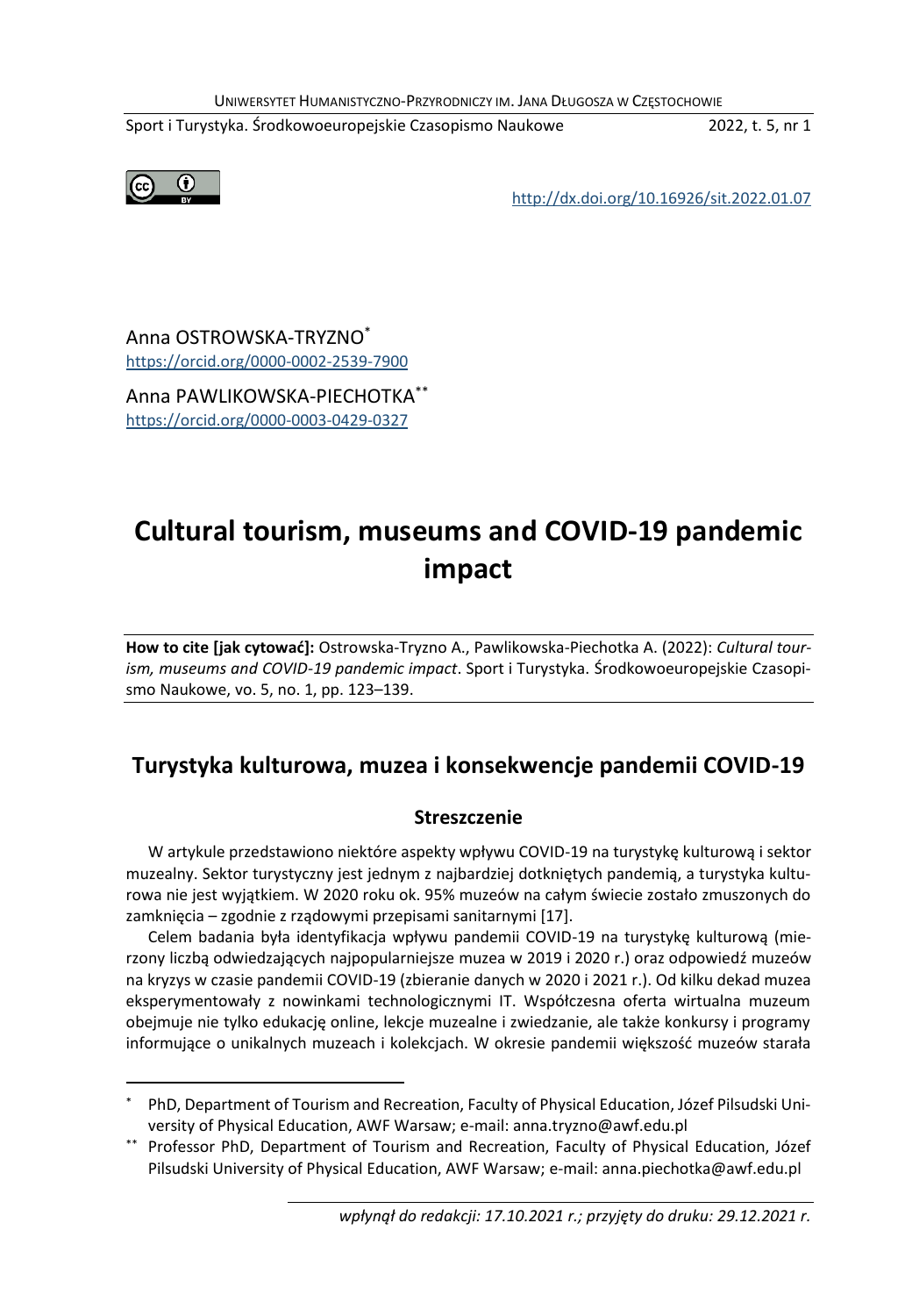się ulepszyć swoją działalność cyfrową (programy edukacyjne, wirtualne wycieczki). Te działania nabrały szczególnego znaczenia podczas zamknięcia muzeów dla zwiedzających. W 2021 r. pandemia może nadal poważnie wpłynąć na muzea we wszystkich regionach świata. Niektóre muzea są ponownie otwierane (jednak ze ścisłymi ograniczeniami wynikającymi z restrykcji sanitarnych), ale wiele placówek pozostaje zamkniętych. Tym ważniejsze wydają się w tej sytuacji oferty wirtualne.

Artykuł kończy się przemyśleniami na temat perspektyw turystyki kulturowej i oferty muzealnej w okresie po zakończeniu pandemii.

**Słowa kluczowe:** turystyka kulturowa, muzea, pandemia COVID-19.

### **Abstract**

This paper presents some aspects of COVID-19 impact on cultural tourism and on the museum sector. Museums are closely linked to cultural and heritage tourism, considered a significant attraction.

The tourism sector is among the most affected by the COVID-19 pandemic and cultural tourism is not an exception. In 2020 around 95% museums around the world were closed – according to government sanitary regulations. The aim of the research was to identify the impact of COVID-19 disease on cultural tourism (measured by a number of visitors in the most popular museums in 2019 and 2020) and museums' adaptation to the sanitary restrictions during the pandemic time. For a few decades museums have tried to enhance their digital activities such as online educational programmes, online collection display, online exhibitions, live events, learning programs, brochures, podcasts, social media and virtual tours. These activities and various projects became especially important during the lockdown caused by the pandemic outbreak, as many museums continued their missions during the pandemic. Some museums have reopened (with strict limitations defined by sanitary restrictions), but many institutions remain closed. It shows how crucial IT innovations are. The paper concludes with some reflections on museums' offer during the pandemic time and cultural tourism prospects in the post-pandemic time.

**Keywords:** cultural tourism, museum, COVID-19.

## **Introduction**

Cultural tourism, as well as heritage tourism and edu-tourism, are important parts of tourism industry. There are numerous definitions of these terms [5, 12]. They might be defined as 'travel focused on experiencing the arts, heritage, cultural event and knowledge of people and places', encompassing many different types of experiences during the journey.

According to the definition developed by the UNWTO (United Nation World Tourism Organization) and adapted by the General Assembly at its  $22<sup>nd</sup>$  session in 2017, 'cultural tourism' might be defined as: 'A type of tourism activity in which the visitor's essential motivation is to learn, discover, experience and consume the tangible and intangible cultural attractions/ products in a tourism destination. These attractions/products relate to a set of distinctive material, intellectual, spiritual and emotional features of a society that encompasses arts and architecture, historical and cultural heritage, culinary heritage, literature, music,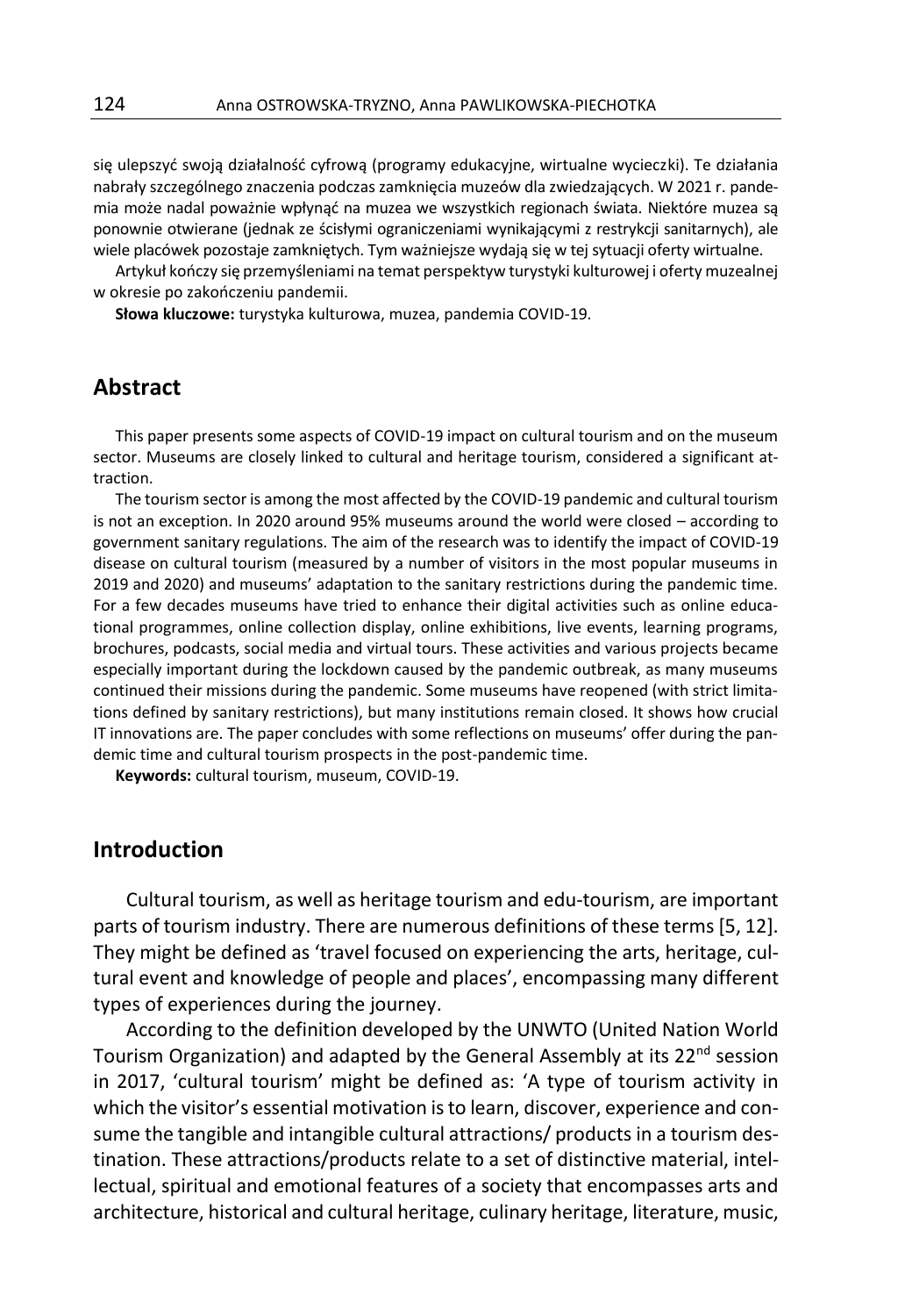creative industries and the living cultures with their lifestyles, value systems, beliefs and traditions' [15].

In the  $21<sup>st</sup>$  century cultural tourism was welcome in many regions of the world as a strong generator of economic activity and jobs. The economic and non-economic benefits of cultural tourism are obvious, relating to the profile of visitors: on average they have higher incomes, are better educated and ready to spend more money and stay longer [12].

Museums are believed to play a significant role in cultural tourism as a display of art collections, education space and chance for leisure. To answer the needs of contemporary tourism, museums have been evolving in the last decades. For example, recently museums are using internet and digital technology more and more frequently to promote their collections and activities.

These activities and various projects became especially important during the lockdown caused by the COVID-19 pandemic outbreak, when museums faced many unexpected challenges. In 2021, the COVID-19 pandemic could still seriously affect museums in all regions of the world. It is true, that some museums have reopened (however, with strict limitations imposed by sanitary restrictions), but many institutions remain closed.

So far, tourism suffered from its worst year on the record in 2020, with international arrivals dropping by 74%, which means 1 billion fewer international arrivals than in 2019, as a consequence of travel restrictions [12]. In 2021, due to the evolving nature of the pandemic, many countries reintroduce travel limits. These include mandatory testing, vaccination passports, quarantines and in some cases a complete closure of borders (for example US borders).

In 2020, as many as 90% of the countries closed (or partially closed) World Heritage Sites [8, 13]. In 2020 – 2021 about 90% of the world's museums were forced to close and what is worse, more than 10% may never be able to re-open (mainly private institutions, located in Latin America and Africa, museum sector dependent on the income generated by visitors)  $[13, 17]$ <sup>1</sup>.

Since 2020, despite the COVID-19 crisis, many museums around the world have continued to serve communities as a source of resilience and wellbeing comfort, leisure and intellectual pleasure, education, science and research. It was possible due to various digital innovations such as virtual tours, webinars, conferences and exploring museum collections online, and helped to build and sustain links with the general public by different online projects and activities as a response to the pandemic crisis. However, in most cases it was possible if a given museum had developed digital investments before the pandemic. In this

<sup>1</sup> According to the TEA AECOM 'Annual Report 2020,' on average, museums worldwide were closed for more than 100 days in 2020, for example: the Tate Modern in London – 173 days, the British Museum in London – 209 days [34].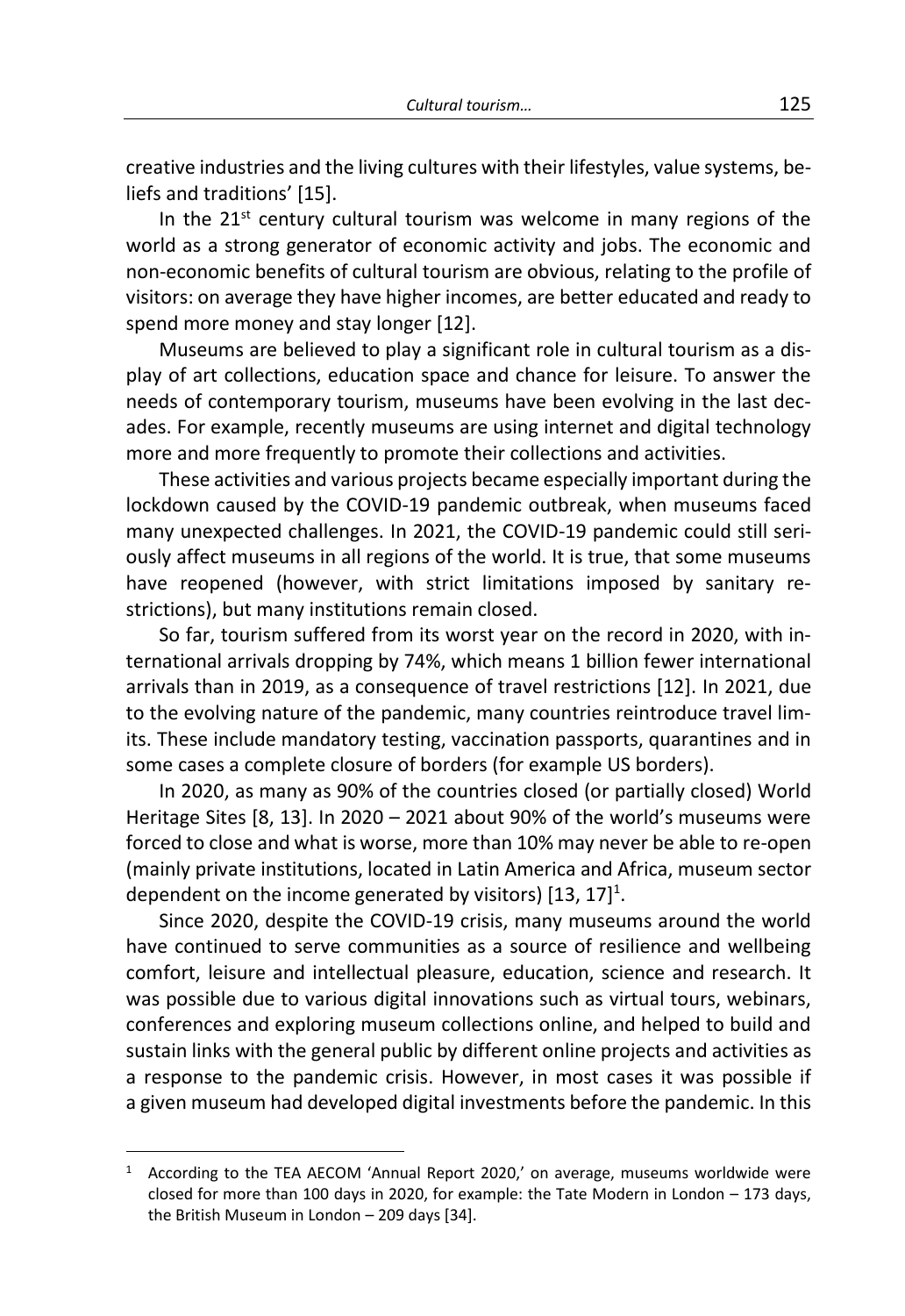perspective, the AECOM Report emphasised that 'Museum attendance in 2020 was not an indicator of scale, popularity, marketing, market size, or special exhibitions, but rather the unusual conditions imposed by the pandemic' and 'Museums everywhere showed themselves to be innovative in finding ways to continue serving their missions and their communities during the pandemic' [34]. This paper presents some of the aspects of COVID-19 impact on cultural tourism and on the museum sector.

#### **Research material and methods**

In 2020, the outbreak of the COVID-19 pandemic forced the governments around the world to announce the total closure of all non-essential establishments, cultural institutions and museums included.

The aim of the research was to identify the impact of COVID-19 disease on cultural tourism (measured by a number of visitors in the most popular museums in 2019 and 2020) and classify the museums' answer to the sanitary restrictions, staff and visitor wellbeing during the COVID-19 pandemic time (data collection in 2020 and 2021), explore and understand how the sector adapted to the pandemic crisis, and what the museums' adaptation to the sanitary restrictions during the COVID-19 pandemic time consists in.

The method used to assess the number of museum visitors consisted in analysing the International Council of Museums (ICOM), TEA AECOM and the United Nations Educational, Scientific and Cultural Organization (UNESCO) statistic data and reports [13, 17, 34]. The method used to compare museum sanitary restrictions and their effort to attract potential visitors considered: museum rules displayed on their websites and their digital offer, i.e. virtual tours and access to exhibitions, electronic information brochures and education areas. The study explores the reaction of museums to the lockdown caused by the COVID-19 pandemic, taking the perspective of their digital activities (measured by online engagement) and investigates the guidelines for visitors once they are reopened. Empirically, this study investigated the most popular museums in the world (according to the statistics provided by ICOM, data of 2019 and 2020) by collecting and analysing quantitative data available from these institutions and providing some insights through the qualitative analysis.

Overall, the analysis of the aforesaid data showed how differently museums and governments responded to the COVID-19 crisis, both during the lockdown and when museums gradually started to reopen their exhibitions to visitors.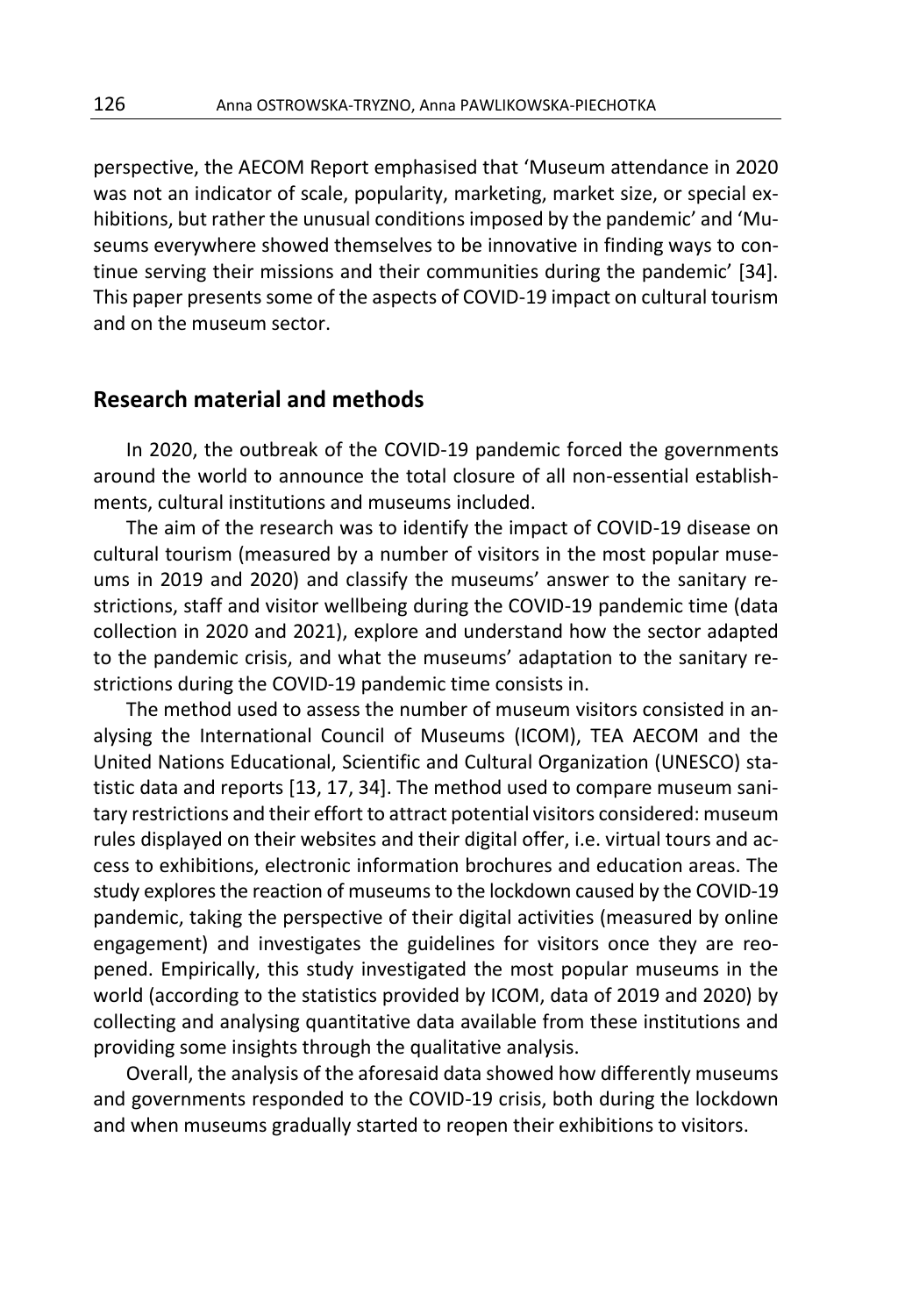### **Museum as a cultural institution**

According to the International Council of Museums (ICOM) a museum could be defined as a non-profit, permanent institution in the service of society, that cares for collection of artifacts and other objects of artistic, cultural, historical or scientific importance. Their mission is to collect, preserve, interpret and display these objects for the study and education of the general public  $[17]^2$ .

In 2015, the United Nation Educational, Scientific and Cultural Organization (UNESCO) developed a document 'Recommendations concerning the Protection and Promotion of Museums, Collections, their diversity and their Role in Society,' which places a considerable emphasis on the social role of museums: 'Museums are vital public spaces that should address all of society and can therefore play an important role in the development of social ties and cohesion, building citizenship, and reflecting on collective identities' [14].

The tradition of a museum institution has its roots in ancient times. Possibly the oldest one was a private collection of artifacts and curiosities owned by Princess Ennigaldi (Babylonian Empire, about 530 BC). Public access to museums was possible in ancient Athens: about 450 BC it was possible to visit an art collection at Acropolis (Propylaea gallery of Polygnotus' paintings and Phidias' sculptures) [3].

At present there are more than 55 000 museums in 202 countries according to the International Council of Museums ICOM [17] (or 95 000 of museums according to the UNESCO current statistics [13]). The most famous and most popular museums are located in major cities (London, Paris, New York, Beijing) [21, 24, 25, 26, 27, 30].

Museums are present in all regions world-wide, however, they are not evenly distributed: 65% of museums are located in Western Europe and North America, and 33% in Eastern Europe, Latin America and Asia. Less than 1% of museums is located in Africa and less than 1% in the Arab States. There are no museums in some African states and small islands [13], [Table 1 and 2]. Inequalities between regions around the world are seen even more clearly when the number of museums per million inhabitants is taken into account. More than 100 museums per 1 million inhabitants are in 13 countries only: Andorra, Niue, San Marino, Monaco, Iceland, Montenegro, Georgia, Malta, Estonia, Switzerland,

<sup>&</sup>lt;sup>2</sup> According to the International Council of Museums Status, adapter by the 22<sup>nd</sup> General Assembly in Vienna, Austria, on 24<sup>th</sup> of August 2007, the current definition of a 'museum' is as follows: 'A museum is a non-profit, permanent institution in the service of society and its development, open to the public, which acquires, conserves, researches, communicates and exhibits the tangible and intangible heritage of humanity and its environment for the purposes of education, study and enjoyment'. It is to be underlined that the ICOM will be engaging its members in two different participatory processes that will shape the museum of the future: the revision of the museum definition and the review of the ICOM Code of Ethics [17].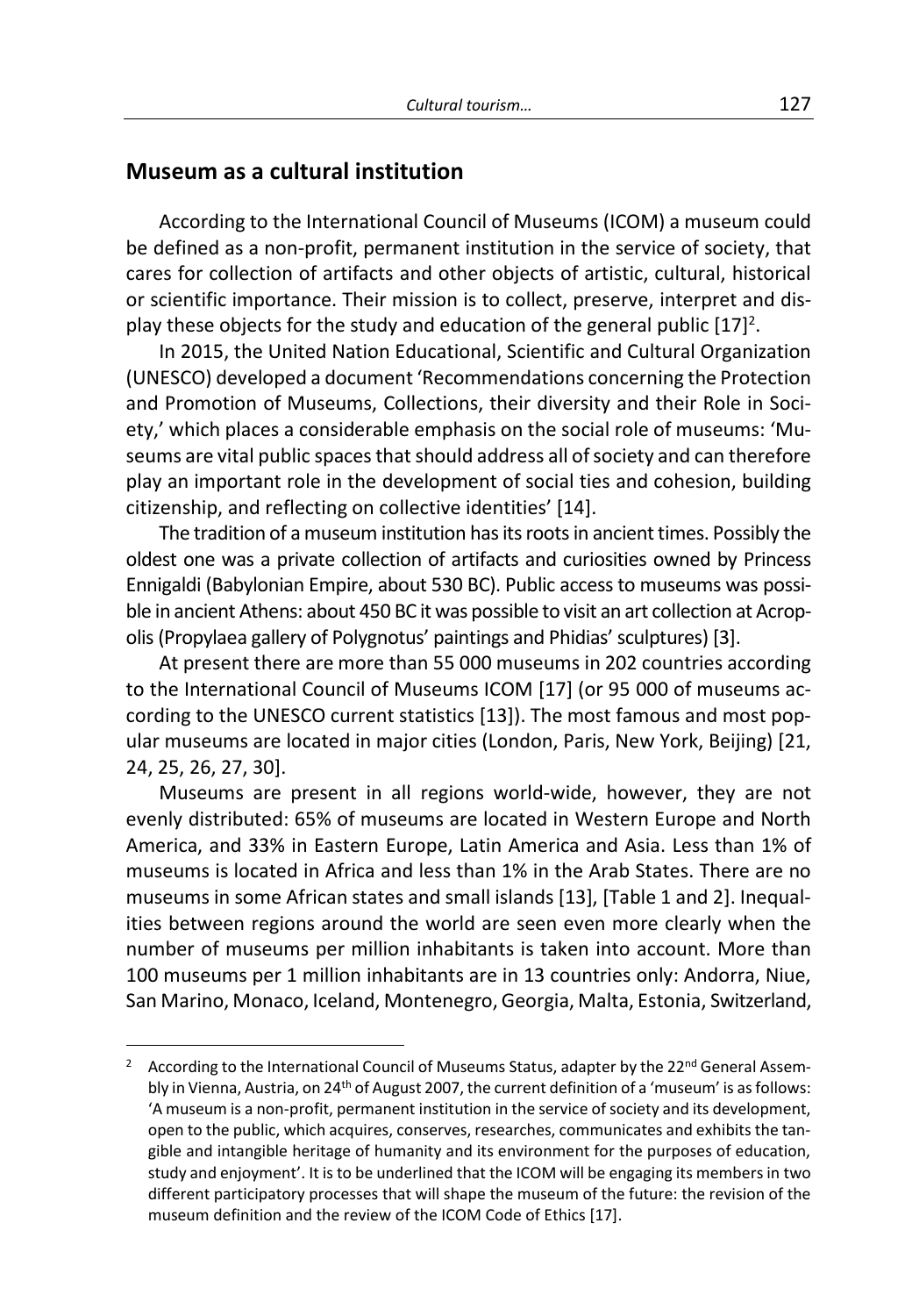Norway, Mongolia and the US. The countries with more than 50 museums per 1 million inhabitants are located in Western Europe. Half of the states across the world (about 100 countries) have fewer than 5 museums per million inhabitants, and 13 states have no museums at all (Africa, Latin America, Asia, small islands).

Poland with about 1000 museums and the population of 36 million is located in the group of 22 countries, having more than 25 museums per million inhabitants, but fewer than 50 per million inhabitants (position along with New Zealand, the United Kingdom, Greece, Japan, Slovenia, Armenia, the Netherlands, Portugal, Slovakia, Lithuania, the Russian Federation, Spain, Australia, Moldova, the Czech Republic, Bulgaria, Cuba, Sweden, Albania, Mauritius and Belize) [13].

Museums have various aims, some are focused on research and documentation, some on collection and preservation, while others mainly favour serving the general public and education, even at primary school syllabuses level, over preservation and research. There are many different types of museums: art museums, natural history museums, war museums, science museums, archaeological museums, biographical museums as well as historic houses and historic sites. Most museums have permanent displays and occasionally organized temporary exhibitions.

Today museums play a vital role in modern societies, not only preserving tangible and intangible heritage, but also providing spaces (physically and virtually) that promote local culture, help education institutions, inspire local communities and foster creativity, also strengthen social cohesion. They also help to build bridges and dialogue, as these cultural institutions are based on values of respect, tolerance and cultural diversity. In many countries around the world the role of museums in the promotion of sustainable cultural tourism is a key driver of economic development, both locally and nationally.

The UNESCO 'Recommendation concerning the Protection and Promotion of Museums and Collections, their Diversity and their Role in Society' placed particular emphasis on the importance of digital technologies: 'The functions of museums are also influenced by new technologies and their growing role in everyday life. These technologies have great potential for promoting museums throughout the world, but they also constitute potential barriers for people and museums that do not have access to them or the knowledge and skills to use them effectively' [13].

In 2020 and 2021 the growing importance of digital projects in the museum sector was demonstrated by the rapid transformation of museum activities such as exhibitions, conferences, museum classes into their digital form - in order to bring them to life on the Internet (museum websites, social media platform as Facebook, Twitter and Instagram). It should be noted that many of these activities had been launched before the COVID-19 pandemic, being underway for some years. It included the whole range of museums' digital strategy and very seri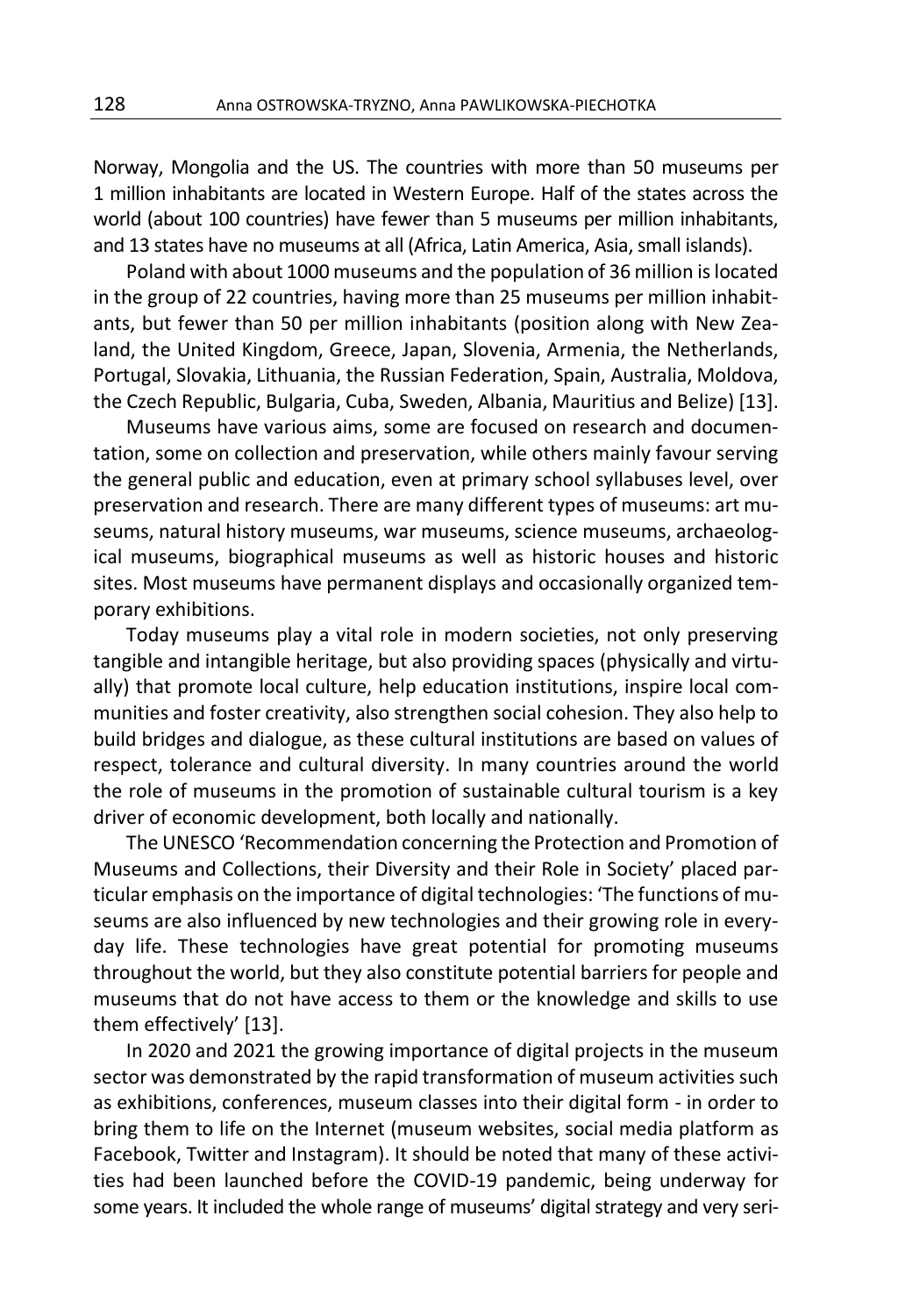ous investments: the digitisation of collections, an up-to-date inventory of collections, sufficient IT infrastructure, stable Internet access, dedicated staff with the knowledge and skills to carry out digital projects<sup>3</sup>. The actions taken by museums during the lockdown showed inequalities in the access to digital technologies, and consequently to education and culture, seen in different regions of the world.

#### **Museums and COVID-19 pandemic crisis**

The tourism sector is among the most affected industries by the COVID-19 pandemic and cultural tourism is not an exception. Since March 2020 onwards, most governments have taken radical measures to stop the spread of COVID-19, resulting in the closure of cultural institutions, museums included, to the general public. The closure of the majority of museums on all continents was an exceptional event and has had economic and non-economic consequences.

In 2020, about 95% museums around the world (more than 85 000 cultural institutions worldwide) were closed – according to their government sanitary regulations [13, 17]. These severe law regulations that were meant to safeguard the safety of staff and visitors, resulted in serious economic consequences, as well as in social and cultural repercussions. According to the ICOM report, developed in September 2021 [13], in 2021 most museums in Europe were open, but the majority of cultural institutions were closed in Latin America, Caribbean, Africa and Asia. With museums closed and countries in lockdown, the number of visitors dropped, causing reduction of revenue in some cases as much as up to 90% annually. Expected immediate consequences include the necessity to downsize the staff, reduce the number of exhibitions, reduce the scope of educational programs, limit opening hours and even close a given museum (about 10% museums is endangered, mainly located in Africa and Latin America). On the other hand, most museums in Europe and North America have access to different kind of resources and financial support: emergency funds, compensations for losses, emergency tax policy, fundraising campaigns, suspension of tax, rents or mortgages  $[10]$  [Table 3, 4]<sup>4</sup>. The physical closure of museums has

 $3$  For some decades the largest, most popular (in terms of number of visitors) museums have solidly invested in digital technologies and as a result enjoyed a substantial rise in the number of visitors to their websites during the lockdown. For example, the Louvre Museum in Paris experienced a ten time increase in visits to its website in 2020 [26]. It is believed that such initiatives could also inspire other museums, especially small cultural institutions and museums located in Africa, Latin America and some Asian regions [13].

<sup>4</sup> According to the UNESCO survey on the impact of COVID-19 on museums in Europe, 30% of museums have reported to lose up to 1000 Euro per week and 25% up to 5000 Euro per week. Several large museums reported to lose between 100 000 Euro and 600 000 Euro per week [13].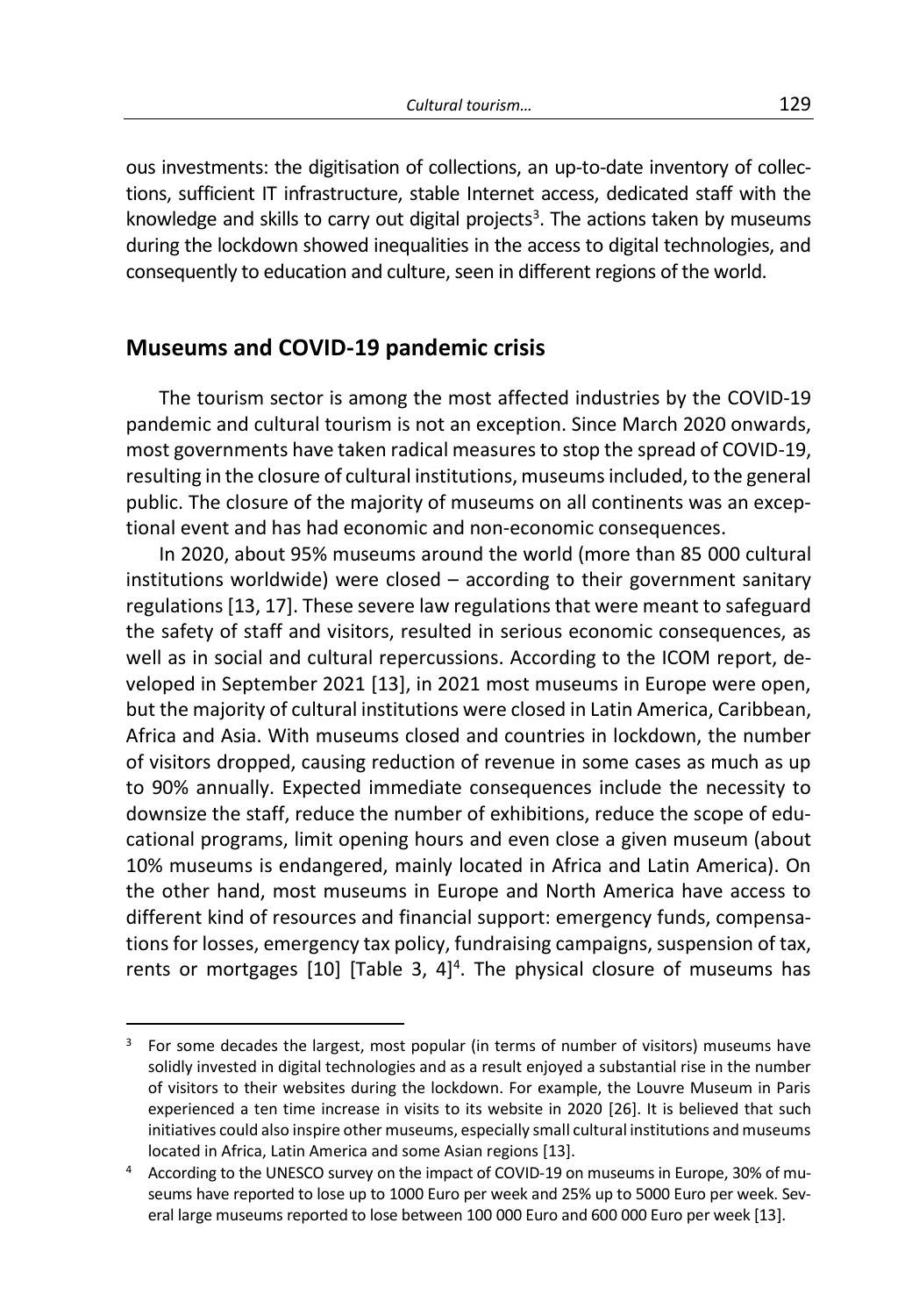forced these institutions to look for alternative solutions and opportunities for recovery.

The impact of COVID-19 has changed our everyday life: millions of people around the world changed their occupations, social and education activities moved from 'ground-based' to digital platforms, due to lockdown we experienced restrictions of physical access to buildings and services. Nowadays, museums try to cope with the crisis by implementing various digital activities, trying to diversify their communication tools and to introduce new social channels to reach their audience, or by adapting digital online activities to keep in touch with potential visitors. In 2020 and 2021 many museums took advantage of the digitisation investments and work already done before the COVID-19 crisis. It includes online collections, virtual tours, virtual guided tours, digital exhibitions, podcasts as well as online publication and brochure information [Table 3]<sup>5</sup>.

For example, the Smithsonian Museum has released as many as nearly 3.0 million high-resolution images from across its collection onto an open-access online platform. It offered its numerous virtual visitors the possibility to remix, repurpose and re-imagine the collection.

Museum activities on the most popular social networks (Facebook, Twitter, Instagram) have also been developed and numerous webinars, online conferences have been organized. These projects included games, colouring activities, school lessons, quizzes – initiated to alleviate the challenges of confinement. [20].

In response to lockdown, most museums regularly offer virtual streaming guided tours of their collections and exhibitions (as a walkthrough of the exhibition experience), hosted by exhibition curators; among them such projects have been recently launched by New Pinacotheca in Munich, National Gallery in London, the Van Gogh Museum in Amsterdam [4, 24, 29]. Today, the online museum activity encompasses not only education and museum classes, but also quizzes, contests, competitions (Prado Museum in Madrid). Other online offers are podcasts informing about works in art galleries, unique museums (such as 'Museums in Strange Places', 'Museum Buzz', 'Museum People', 'Speaking Culturally' and many others) [17].

In 2020 and 2021, museum digital projects and actions were present on all continents, but their intensity was connected with the distribution and number of museums in a given region. There are countries with a great number of museums, well-equipped cultural institutions, with a considerable experience in digital projects, which could use previously developed digitised resources.

<sup>&</sup>lt;sup>5</sup> It should be noted in this context that not only did traditional museums and cultural institutions make an effort to oppose museum closures, but also initiatives like 'Google Arts and Culture' website were a subject of great interest during the COVID-19 pandemic crisis, helping to overcome cultural and education limitations.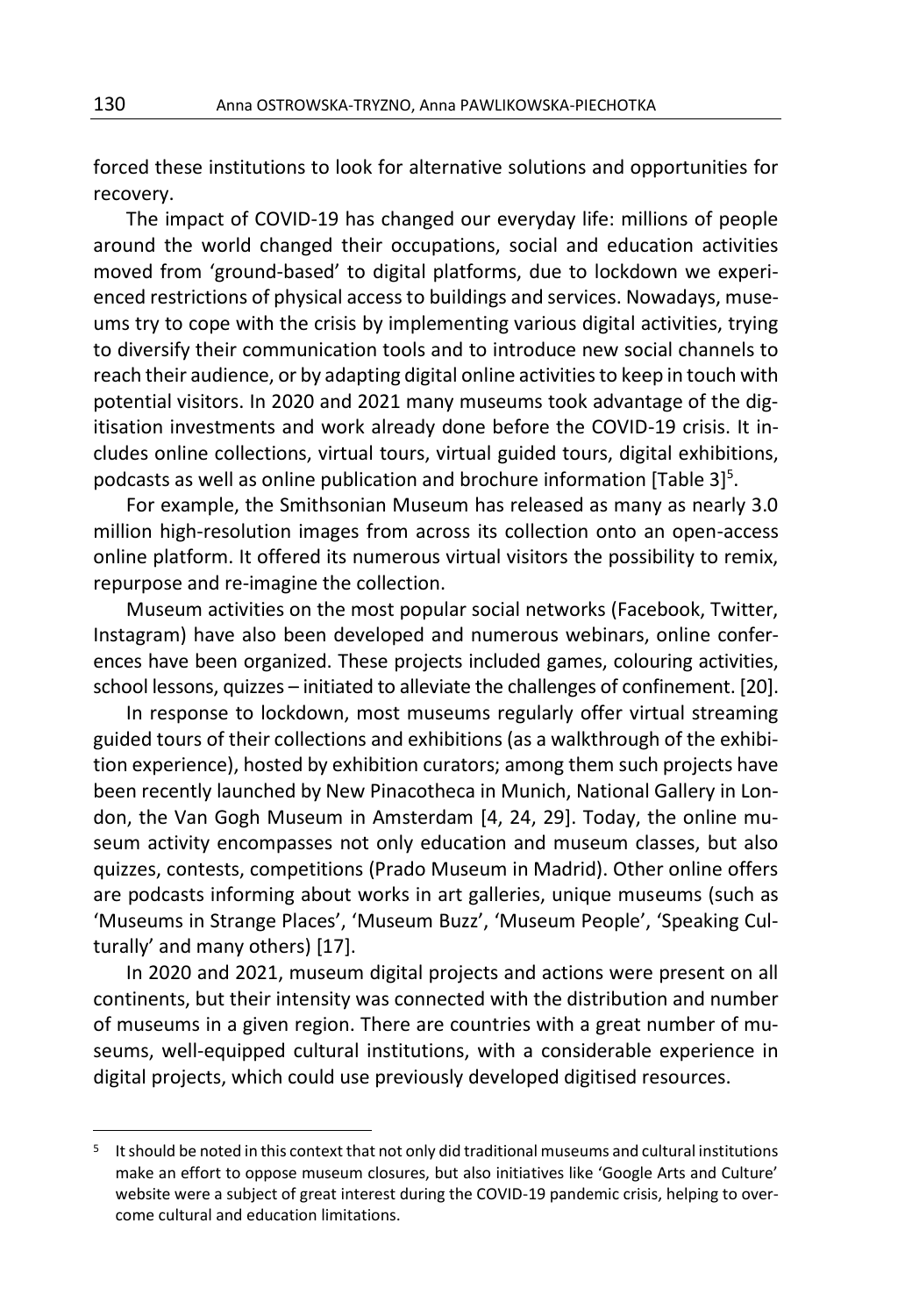At the same time, digital activities of museums were almost absent in Africa, Latin America and small Pacific islands. It means that for milliards of people around the world access to virtual museums remains out of reach. Not to mention an important gender and generation gap in terms of access to digital technologies [13, 17]<sup>6</sup>. According to the ICOM Report, in 2021 most museums in Europe and North America enhanced their digital activities such as online educational programmes, online collection display, online exhibitions, live events, learning programs, brochures, podcasts, social media and virtual tours.

However, the situation on other continents (in Africa, Latin America, some regions of Asia) is alarming, mostly due to the lack of funds and poorly equipped cultural institutions. It shows how impact of COVID-19 on museums and cultural activities varies considerably depending on a region. It is true that social media have brought about democratization of communication, however, poor access to the Internet limits the possibilities in less developed regions. It means that milliards of people are deprived of online access to cultural events which could potentially help to overcome the COVID-19 crisis: reduce isolation, improve mental health, support educational needs and give leisure and fun retreat. It is estimated that in 2020–2021 confined populations of Africa, Latin America and some regions of Asia had no access to the Internet, resulting in unequal access to cultural resources and education (currently it makes roughly half of the world's population) [13, 19]. What is more, there are further regional inequalities between museums and their inclusiveness.

Museums in Europe and North America are not endangered by political crises, armed conflicts and natural disasters. These are considerable concern of cultural institutions in Latin America, Africa, Caribbean and some Asian regions.

This might explain why so many museums in these regions are struggling without any satisfactory effect to be reopened and are still closed. The reasons of not being reopened are government directives concerning staff and visitors' sanitary safety, but also lack of security of collections, reduced staff, crime danger, in some cases even bankruptcy (as a result of loss of revenue during the COVID-19 pandemic crisis).

Another important problem, which museums around the world must face and seek a solution for, is how to attract back visitors to museums, as the longterm effect of lockdown might have weakened potential visitors' interest in collections, made a poorer link with a local community and changed habits of the general public on the ground of the socially distanced world caused by the pan-

 $6$  According to the Organization for Economic Cooperation and Development (OECD), almost half of the world's population does not have access to the Internet. Data shows also gender and generation inequalities, for example around 400 million women less than men have a smartphone and can access mobile Internet [19].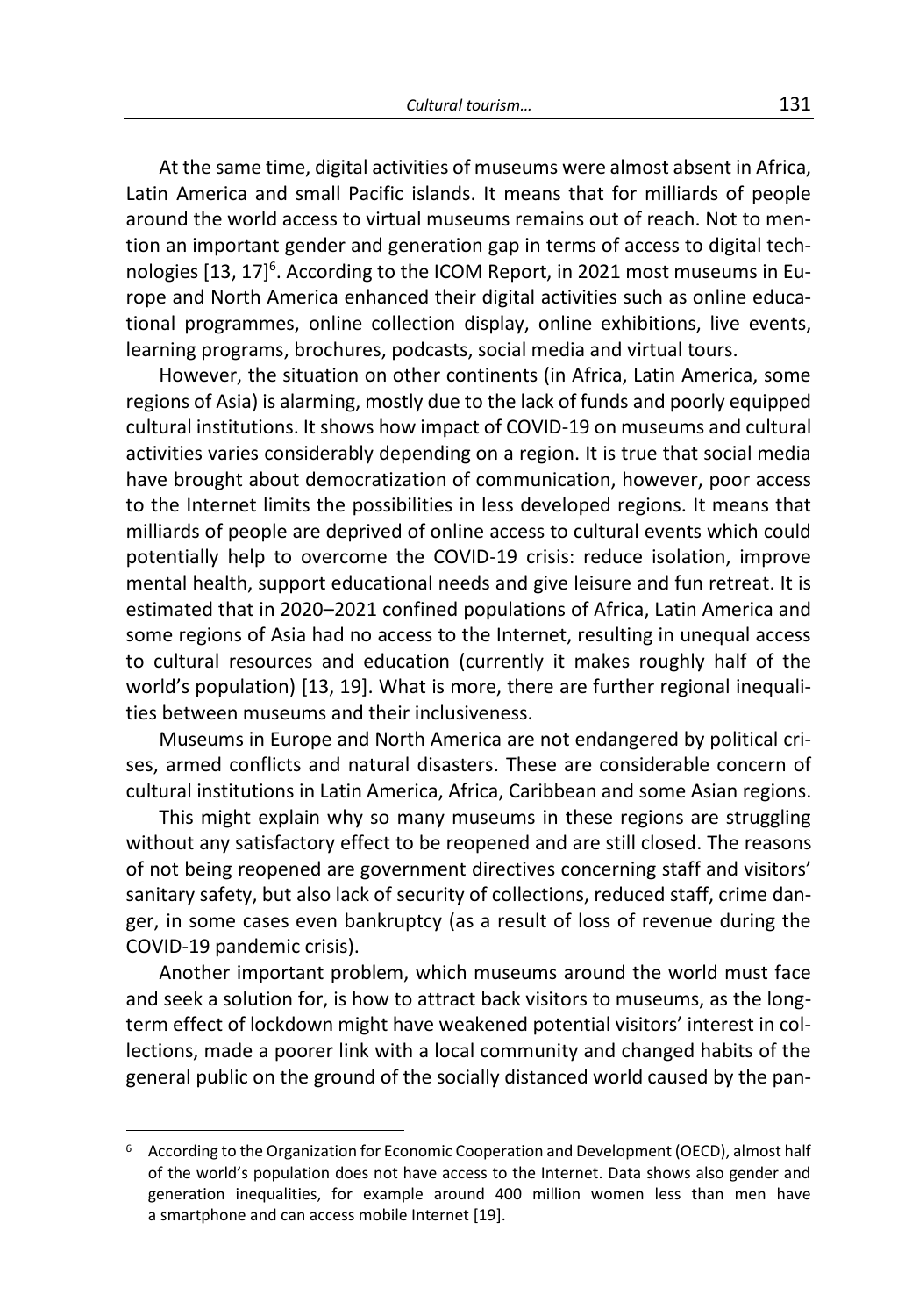demic (for example, people might be afraid of indoor public space, virtual visits could be preferred) [1, 6, 7, 10, 11].

In 2021, museums could be reopened to the general public, however in most countries with major limitations. To ensure the safety of staff and tourists, museum managers had to obey the government, local government regulations and meet specific safety measures. These safety management measures encompass: temperature screening, regular sanitization, hand sanitizers, regular ventilation, enforced physical distancing, favouring individuals or small groups over large throng of visitors [9, 10].

Museums' safety measures vary, even within the EU countries. In September 2021, visitors had to obey different regulations in different countries (the rules and safety protocols might also differ within a country and within its regions) [23, 24, 25, 26, 27, 28, 29, 31]. For example, in September 2021, the Uffizi Galleries in Florence (Italy) did not allow the museum visitors having body temperature above  $37.5^{\circ}$ C and visitors not having proper face masks, covering fully their mouth and nose, to enter. It was recommended there to keep interpersonal physical distance of 1.8 m and any mass gathering was prohibited (visitor groups could not exceed 10 people) [28].

In September 2021, the Van Gogh Museum in Amsterdam (the Netherlands) required an interpersonal distance of 1.5 m, although face masks were no longer compulsory (however, one could wear a mask if it helped them to feel more comfortable), the coronavirus entry pass was expected, i.e. the COVID-19 passport proving double vaccination was required [29].

In September 2021, the National Museum in Warsaw (Poland) remained open for visitors, expecting three simple precautions: wearing a face mask covering mouth and nose, hand disinfection when entering the museum and keeping physical distance (without specification of how many metres between individuals had to be secured) [23].

In September 2021, the Metropolitan Museum of Art in New York (US) had very specific guidelines for its visitors: all visitors aged 12 or older had to be vaccinated against COVID-19, face masks were required for all visitors (no exceptions considered), physical distancing of 1.8 m (two arms' length) was required, regular hand disinfection during a visit was strongly recommended, no large bags were allowed as a coat check was closed, all visitors aged 18 or older had to show a valid photo ID (Driver's licence, passport, School ID Card, IDNYC Card, Government ID Card). The visitors could enter the museum according to the time shown on their ticket. Children under the age of 12 had to be accompanied by a vaccinated adult. The pre-visit information displayed on the museum website ended with a statement: 'Visitors, who cannot display their proof of vaccination, are welcomed to enjoy the Museum's virtual offering. The Met reserves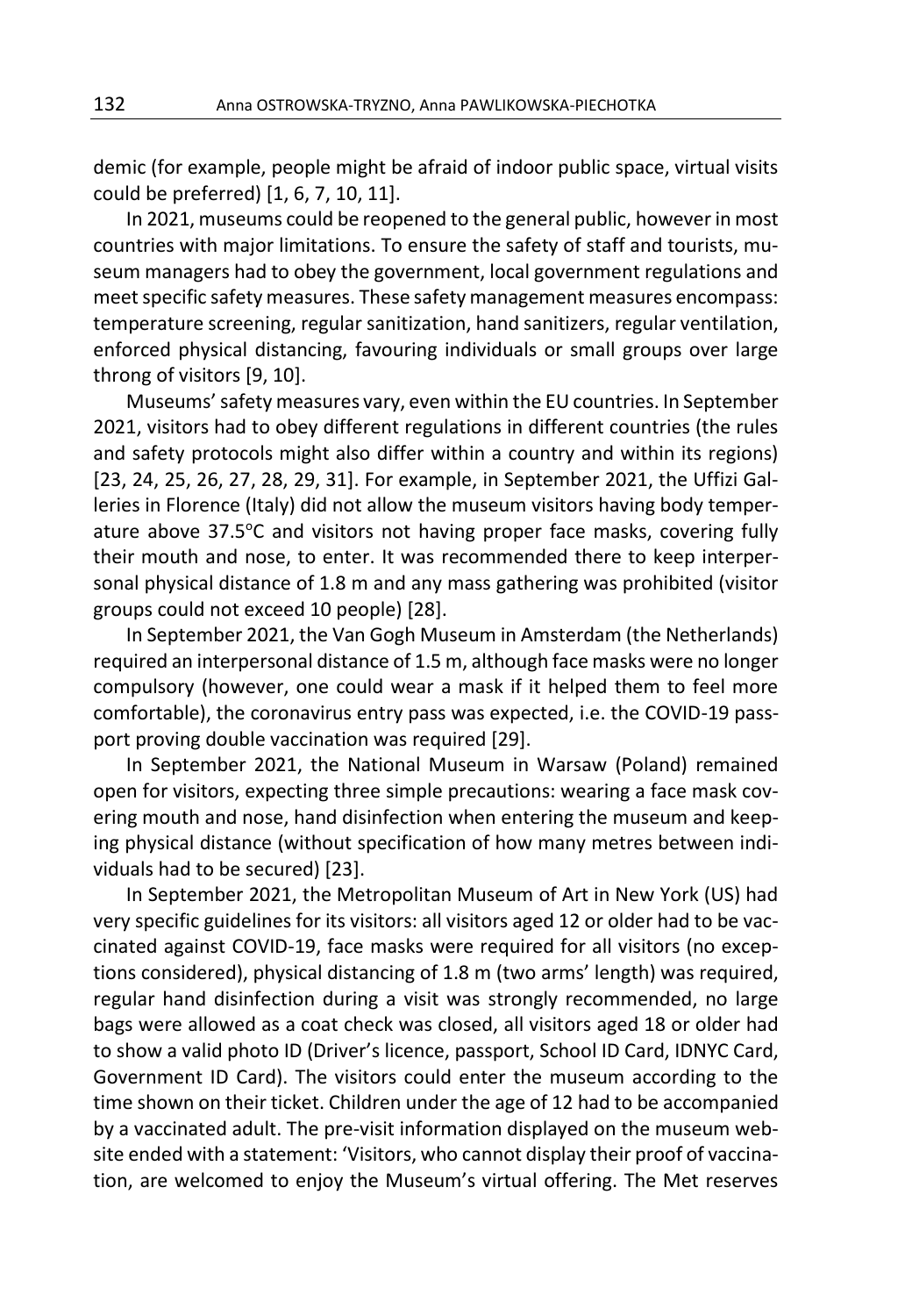the right to ask visitors who do not follow these guidelines to leave the Museum's premise' [21].

This policy, as the director and president of The Metropolitan Museum explained, is focused on the wellbeing of visitors, staff and volunteers and is an act of responsibility and respect for public health precautions [2, 17, 21].

## **Final conclusions and recommendations**

Museums have traditionally played a major role in cultural tourism. Cultural institutions were among the first to be affected by the COVID-19 pandemic crisis, which resulted in severe restrictions including shutdowns. Since 2020, museum visitors have been facing several challenges in adapting to the new COVID-19 regulations, such as social distancing, disinfection routine, COVID-19 passports possession and an obligation to wear a face mask.

One of the most important challenges of museums today is to be flexible, ready to adapt quickly and respond effectively at short notice to the changing sanitary restrictions. It is true that the COVID-19 pandemic has severely damaged the cultural tourism industry and there were major decreases in museum visitors numbers in 2020 and 2021. However, at the same time, as it was proved by the statistic data in the ICOM, UNESCO and TEA AECOM reports, it was a period of unprecedented innovation and efforts of many museums worldwide.

In 2021, in many countries lockdown gradually came to end and museums struggled with the possibility of their reopening. Nevertheless, these institutions had to obey government and local sanitary regulations, revise and update their health security protocols.

Although national law directives might differ, depending very much on the specific pandemic situation in a given region, there are some basic measures that should be considered to protect staff and visitor wellbeing and maintain health safety:

- information about health safety protocols for the public and staff, obligatory law regulations (pre-visit, online information),
- maximum number of visitors allowed into the museum indoor space (defined on the base of a maximum number of people per square meters and safety distance of 1.5 m between two individuals),
- determining average visit time in a museum to establish time slots,
- booking system online, by phone, by email (online tickets can be scanned by visitors at the entrance to the museum),
- determining opening hours dedicated to certain groups of visitors (seniors, school children),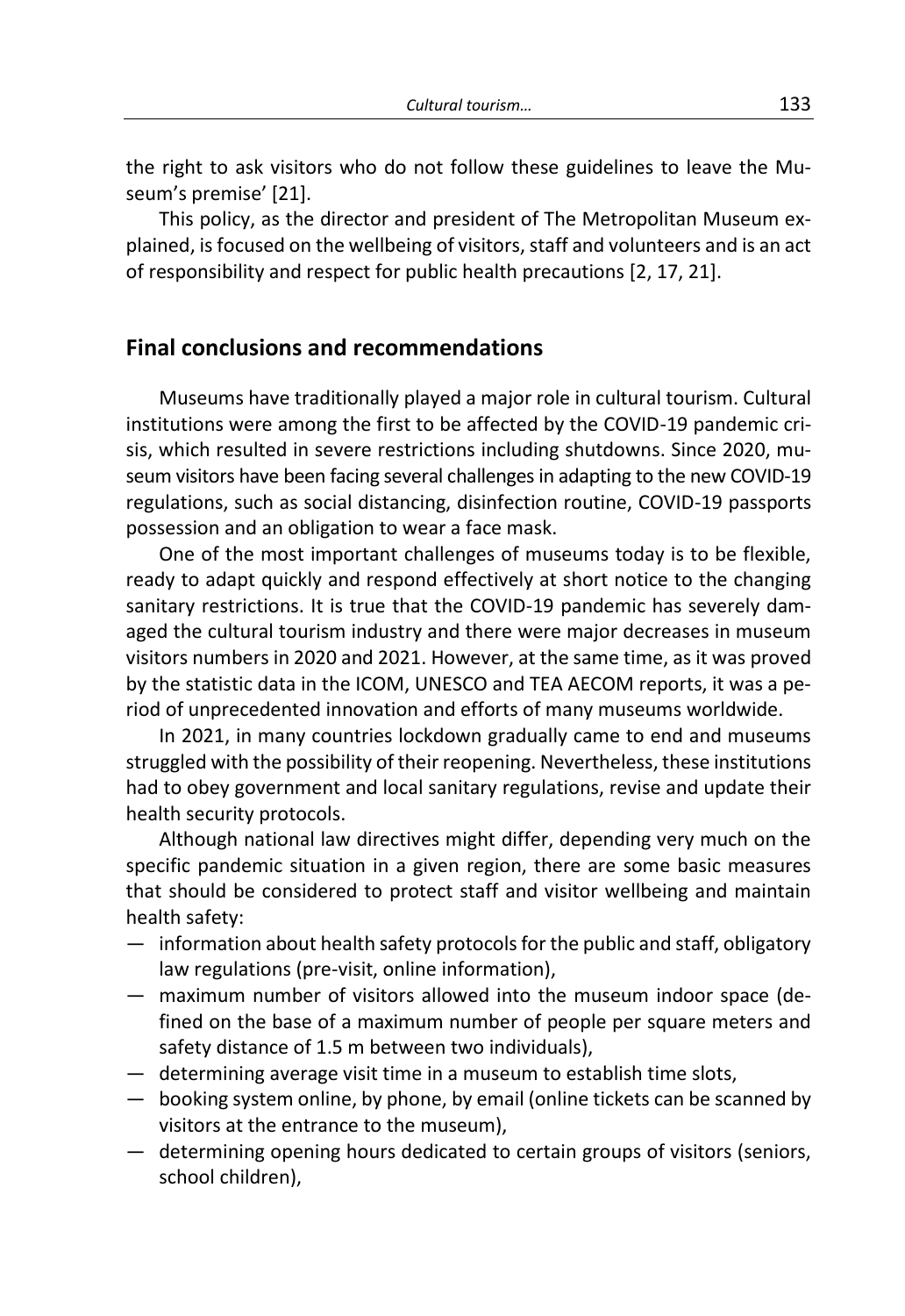- denying access to a museum to visitors showing symptoms of the disease (consider temperature screening, COVID-19 passports),
- considering ground markings and lines to ensure recommended physical distance,
- closing cloakrooms and any services requiring staff presence (glass partitions to protect staff at ticket offices and reception/ information desks),
- guided tours allowed only in small groups of visitors with the safety physical distance maintained,
- opening of commercial areas such as cafeterias, bookshops, souvenir shops to be a subject of government regulations,
- hand sanitizers should be installed at the entrance of the museum, in its commercial area, in the bathrooms,
- ensuring that electronic devices such as headphones, audio guides etc. are disinfected after each use,
- all exposed devices at the museum (door handles, control buttons at lifts) should be cleaned frequently and disinfected,
- lifts should be used only by persons with special needs as mobility impairments; they should be cleaned, ventilated and disinfected frequently,
- access to the public space or exhibition rooms having facilities that cannot be cleaned and disinfected, for example, contemporary art installations, should be restricted,
- encouraging visitors and staff to wear facemasks and keep physical distance of 1.5 m.

It is to be underlined that the regulations and restrictions listed above are meant to secure the wellbeing and health safety of staff and visitors. They meet the standards and guidelines developed by the International Council of Museums Committee, concerning protection and promotion of museums, their diversity and role in society, including museum inclusiveness and accessibility for all (ICOM Code of Ethics) [17]. Nevertheless, they have to be subject to revision, as the health situation changes dynamically and more effective ways to protect museum staff and visitors' health safety and wellbeing are available with time.

In February 2021, the UNWTO Ethics, Culture and Social Responsibility Department issued an Inclusive Recovery Guide – Sociocultural Impacts of COVID-19, issue 2: Cultural Tourism. It was aimed to help governments and tourism industry to respond efficiently to the pandemic crisis. Among other issues, a new role and significance of museums in the tourism recovery process is presented and highlighted. The report stressed the possibility of virtual access to numerous museums' collections as a source of enjoyment and strong inspiration for future visits 'in real life'.

In September 2021, the UNWTO together with UNESCO (its sister agency), collaborated to produce a set of new guidelines focusing on the responsible re-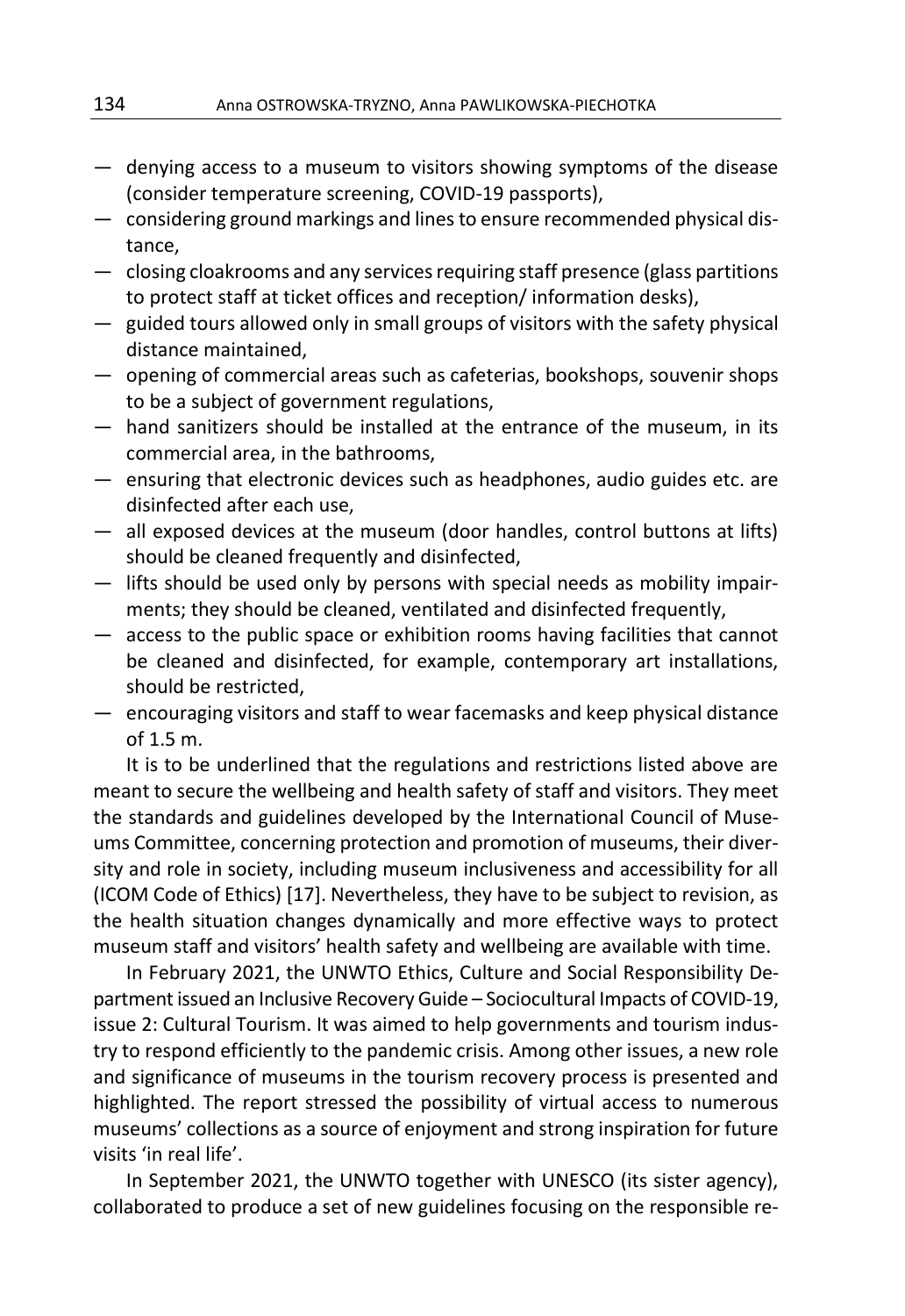start of cultural tourism after the COVID-19 pandemic, with an emphasis on the leading role of museums in this process.

In 2021, the gradual rollout of a COVID-19 vaccine is expected to help restore consumer confidence, contribute to relaxing travel restrictions and possibility to re-open cultural institutions. Furthermore, it is believed that in the post- pandemic time cultural tourism will have an important role to play in promoting sustainable and inclusive economic growth, fostering innovations and providing more resilient, responsible and resource efficient business models [15].

|               | Region                              | <b>Estimated number of mu-</b><br>seums in the given region<br>(estimated number of mu-<br>seums temporarily closed | Estimated share (in percent) in<br>the museums worldwide (esti-<br>mated percentage of museums<br>temporarily closed in region) |
|---------------|-------------------------------------|---------------------------------------------------------------------------------------------------------------------|---------------------------------------------------------------------------------------------------------------------------------|
|               | Western Europe and North<br>America | 61 634 (58 281)                                                                                                     | 65.1% (94.6%)                                                                                                                   |
| $\mathcal{P}$ | Eastern Europe                      | 11 465 (11 311)                                                                                                     | 12.1% (98.7%)                                                                                                                   |
| 3             | Latin America and Caribbean         | 8067 (8061)                                                                                                         | 8.5% (99.9%)                                                                                                                    |
| 4             | Asia and Pacific                    | 12 195 (7237)                                                                                                       | 12.8% (59.3%)                                                                                                                   |
| 5             | Africa                              | 841 (738)                                                                                                           | $0.88\%$ (87.8%)                                                                                                                |
| 6             | Arab States                         | 473 (473)                                                                                                           | $0.5\%$ (100%)                                                                                                                  |
|               | Total: 195 States                   | 94 675 (86 101)                                                                                                     | 100% (90%)                                                                                                                      |

**Table 1.** Estimate number of museums around the world and impact of COVID-19 on this sector

Source: UNESCO Report on museums around the world in the COVID-19 pandemic time [13].

**Table 2.** Number of museums in the country (density of the museum network world wide)

|               | <b>Number</b><br>of muse-<br>ums | <b>Number</b><br>of coun-<br>tries | States in descending order: from the state with the largest num-<br>ber of museums (Germany in item '1')                                                                                                                              |
|---------------|----------------------------------|------------------------------------|---------------------------------------------------------------------------------------------------------------------------------------------------------------------------------------------------------------------------------------|
| $\mathbf{1}$  | More than<br>5000                | 4                                  | Germany, Japan, Russian Federation, the United States of Amer-<br>ica                                                                                                                                                                 |
| $\mathcal{P}$ | $2000 -$<br>5000                 | 5                                  | France, Brazil, Canada, Italy, the United Kingdom                                                                                                                                                                                     |
| 3             | $1000 -$<br>2000                 | 7                                  | Poland, Spain, Mexico, Switzerland, the Republic of Korea, China,<br>Argentina                                                                                                                                                        |
| 4             | 500-1000                         | 9                                  | Australia, Belgium, Hungary, Austria, the Netherlands, Iran, Nor-<br>way, Georgia, Ukraine                                                                                                                                            |
| 5             | 200-500                          | 23                                 | India, Greece, Turkey, Romania, Portugal, Colombia, Denmark,<br>Czech Republic, Mongolia, Cuba, Finland, Ireland, Chile, Sweden,<br>Croatia, Uzbekistan, Kazakhstan, New Zealand, South Africa, Bul-<br>garia, Peru, Slovakia, Israel |
| 6             | 100-200                          | 13                                 | Philippines, Ecuador, Estonia, Vietnam, Indonesia, Latvia, Serbia,<br>Armenia, Moldova, Bolivia, Ethiopia, Lithuania, Myanmar                                                                                                         |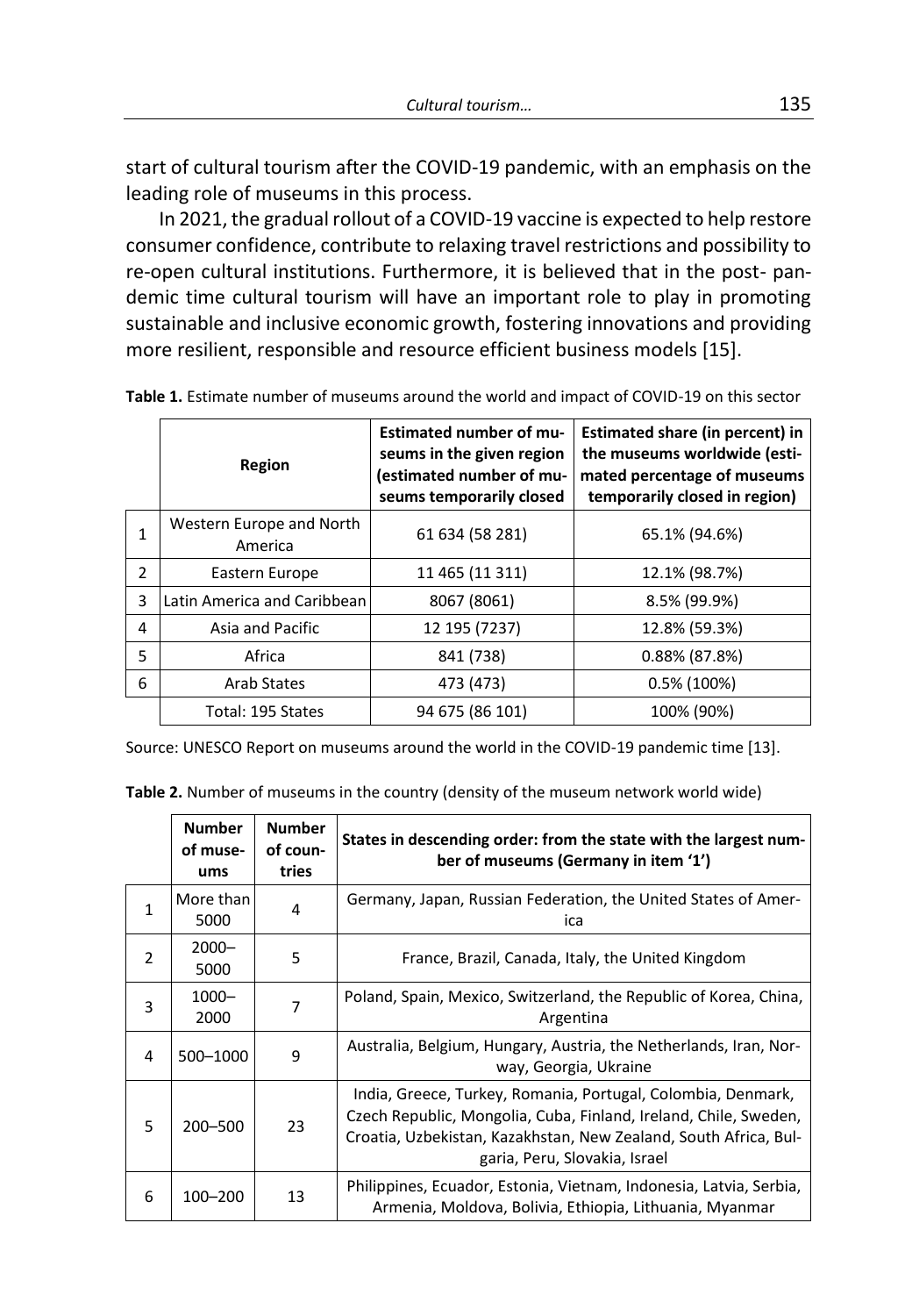|    | <b>Number</b><br>of muse-<br>ums | <b>Number</b><br>of coun-<br>tries | States in descending order: from the state with the largest num-<br>ber of museums (Germany in item '1')                                                                                                           |
|----|----------------------------------|------------------------------------|--------------------------------------------------------------------------------------------------------------------------------------------------------------------------------------------------------------------|
| 7  | $50 - 100$                       | 17                                 | Cyprus, Montenegro, Slovenia, Thailand, Egypt, Albania, Tunisia,<br>Malaysia, Malta, Tajikistan, Iceland, Kyrgyzstan, Azerbaijan, Uru-<br>guay, Cambodia, Nepal, Venezuela                                         |
| 8  | $25 - 50$                        | 16                                 | Nigeria, Pakistan, Burkina Faso, Algeria, Jordan, Morocco, Luxem-<br>burg, the Dominican Republic, Sri Lanka, Nicaragua, Mauritius,<br>Saudi Arabia, Bosnia and Herzegovina, Cameroon, Namibia, North<br>Macedonia |
| 9  | $1 - 25$                         | 88                                 | All other countries                                                                                                                                                                                                |
| 10 | No muse-<br>ums                  | 13                                 | Antigua and Barbuda, Djibouti, Cook Islands, Dominica, Kiribati,<br>Marshall Islands, Micronesia, Nauru, Saint Kitts and Nevis, Saint<br>Vincent and Grenadines, Palau, South Sudan, Tuvalu                        |

| Table 2. Number of museums in the country (cont.) |  |  |  |  |
|---------------------------------------------------|--|--|--|--|
|---------------------------------------------------|--|--|--|--|

Source: UNESCO Report on museums around the world in the COVID-19 pandemic time [13].

**Table 3.** Digital services of museums during the pandemic crisis – regional comparison ('yes' answers of museum professionals to a question: 'Does your museum provide…?' – ICOM survey 2021)

| Region              | Online col-<br><b>lections</b> | Online exhi-<br><b>bitions</b> | Live events | Learning<br>programs | <b>Podcasts</b> | Social me-<br>dia |
|---------------------|--------------------------------|--------------------------------|-------------|----------------------|-----------------|-------------------|
| Europe              | 63%                            | 46%                            | 54%         | 37%                  | 26%             | 95%               |
| North Amer-<br>ica  | 67%                            | 54%                            | 69%         | 75%                  | 40%             | 97%               |
| Latin Amer-<br>ica  | 62%                            | 49%                            | 58%         | 56%                  | 30%             | 92%               |
| Africa              | 30%                            | 28%                            | 45%         | 20%                  | 43%             | 83%               |
| Arab Coun-<br>tries | 33%                            | 33%                            | 44%         | 22%                  | 44%             | 100%              |
| Asia                | 72%                            | 48%                            | 56%         | 48%                  | 62%             | 91%               |

Source: International Council of Museums (ICOM) Report of September 2021: 'Museums, museum professionals and COVID-19' [17].

**Table 4.** List of the most visited museums in the world (comparison of the year 2019 and 2020)

|   | <b>Museum</b>                                  | Country | <b>Number of visi-</b><br>tors in 2019 | <b>Number of visi-</b><br>tors in 2020 |
|---|------------------------------------------------|---------|----------------------------------------|----------------------------------------|
|   | Louvre Museum in Paris                         | France  | 9 600 000                              | 2 700 000                              |
|   | National Museum of China                       | China   | 7 390 000                              | 1 600 000                              |
| 3 | Tate Modern in London                          | UK      | 6 100 000                              | 1 433 000                              |
| 4 | Shanghai Science and Techno-<br>logical Museum | China   | 4 820 000                              | 1 351 000                              |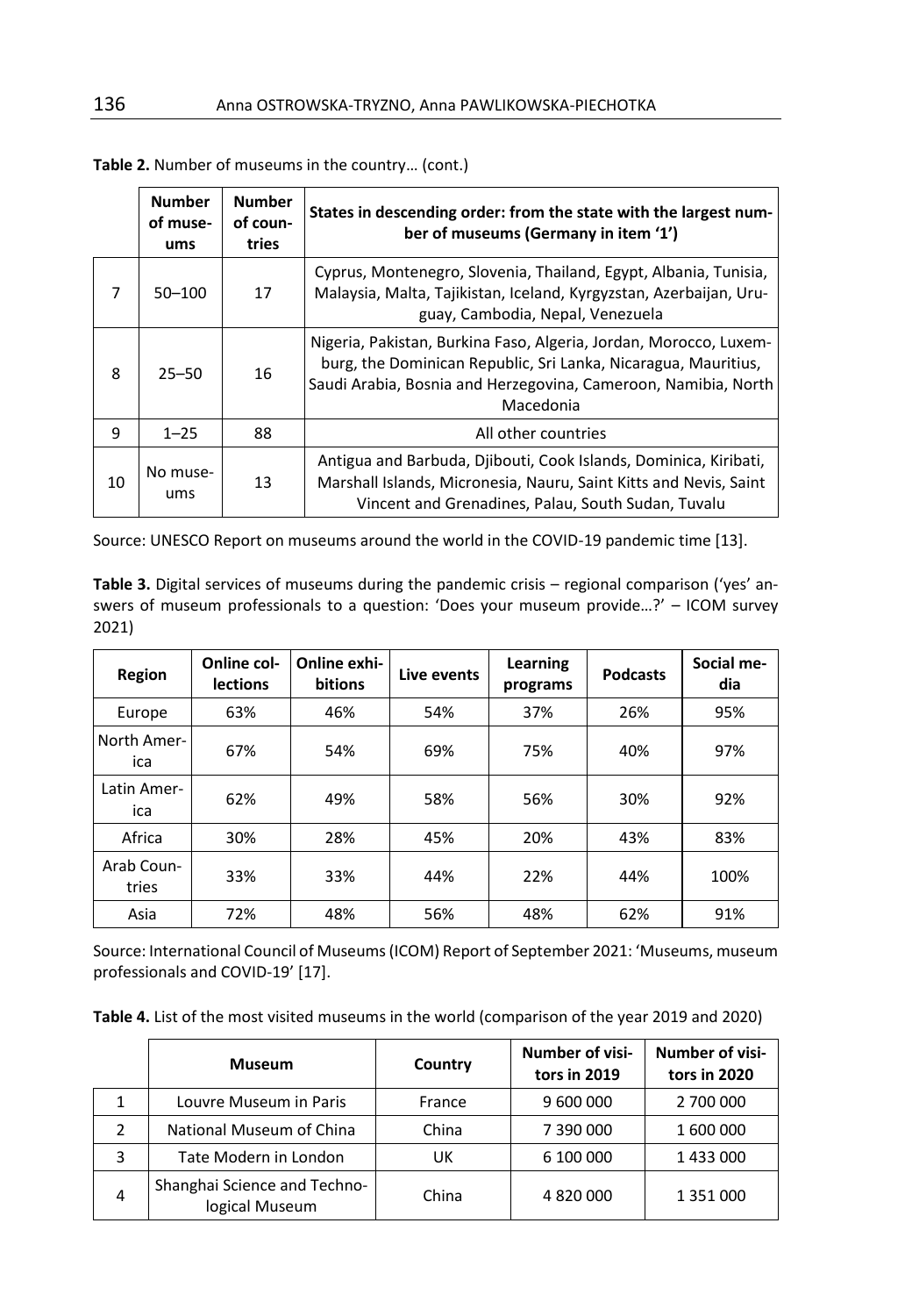|      | <b>Museum</b>                                                 | Country | <b>Number of visi-</b><br>tors in 2019 | Number of visi-<br>tors in 2020 |
|------|---------------------------------------------------------------|---------|----------------------------------------|---------------------------------|
| 5    | Vatican Museums                                               | Vatican | 6880000                                | 1 300 000                       |
| 6    | <b>British Museum</b>                                         | UK      | 6 210 000                              | 1 275 000                       |
| 7    | Museo Reina Sofia Madrid                                      | Spain   | 4 430 000                              | 1 248 000                       |
| 8    | Hermitage Museum Peters-<br>burg                              | Russia  | 4 960 000                              | 1 203 000                       |
| 9/10 | National Gallery London<br>Natural History Museum Lon-<br>don | UK      | 6 010 000<br>5 420 000                 | 1 197 000                       |
| 11   | Metropolitan Museum of Art<br><b>NYC</b>                      | US      | 6 770 000                              | 1 125 000                       |

**Table 4.** List of the most visited museums in the world… (cont.)

Source: International Council of Museums (ICOM) Report: 'Museums, museum professionals and COVID-19' [17].

## **References**

- [1] Agostino D., Arnaboldi M., Lampis A. (2020): *Italian state museums during the COVID-19 crisis: from onsite closure to online openness.* Museum Management and Curatorship, vol. 35, issue 4; pp. 362–372; [http://dx.doi.org/](http://dx.doi.org/10.1080/09647775.2020.1790029) [10.1080/09647775.2020.1790029.](http://dx.doi.org/10.1080/09647775.2020.1790029)
- [2] Christiansen K. (2020): *The Met and the COVID crisis.* Museum Management and Curatorship, vol. 35, no. 3, pp. 221–224; [http://dx.doi.org/10.1080/](http://dx.doi.org/10.1080/09647775.2020.1762362) [09647775.2020.1762362.](http://dx.doi.org/10.1080/09647775.2020.1762362)
- [3] Fletcher B. (2019): *Global History of Architecture*. Bloomsbury Publishing PLC. London.
- [4] King E., Smith P., Wilson P., Williams M. (2021): *Digital Responses of UK Museum Exhibition to the COVID-19 Crisis', March – June 2020.* Curator: The Museum Journal, vol. 64, issue 3, pp. 487–504; [http://dx.doi.org/](http://dx.doi.org/10.1111/cura.12413) [10.1111/cura.12413.](http://dx.doi.org/10.1111/cura.12413)
- [5] Lord B. (2002): *Cultural Tourism and Museums*, paper presented on LORD Cultural Resources Planning and Management Conference, Seoul, Korea, 27 September 2002.
- [6] Magliacani M., Sorrentino D. (2021): *Reinterpreting museum's intended experience during the COVID-19 pandemic: insights from Italian University Museums.* Museums Management and Curatorship, Latest articles, [http://](http://dx.doi.org/10.1080/09647775.2021.1954984) [dx.doi.org/10.1080/09647775.2021.1954984.](http://dx.doi.org/10.1080/09647775.2021.1954984)
- [7] Moon M. (2020): *Retooling for the Revolution: Framing the Future of Museum Management After COVID-19.* Journal of Cultural Management and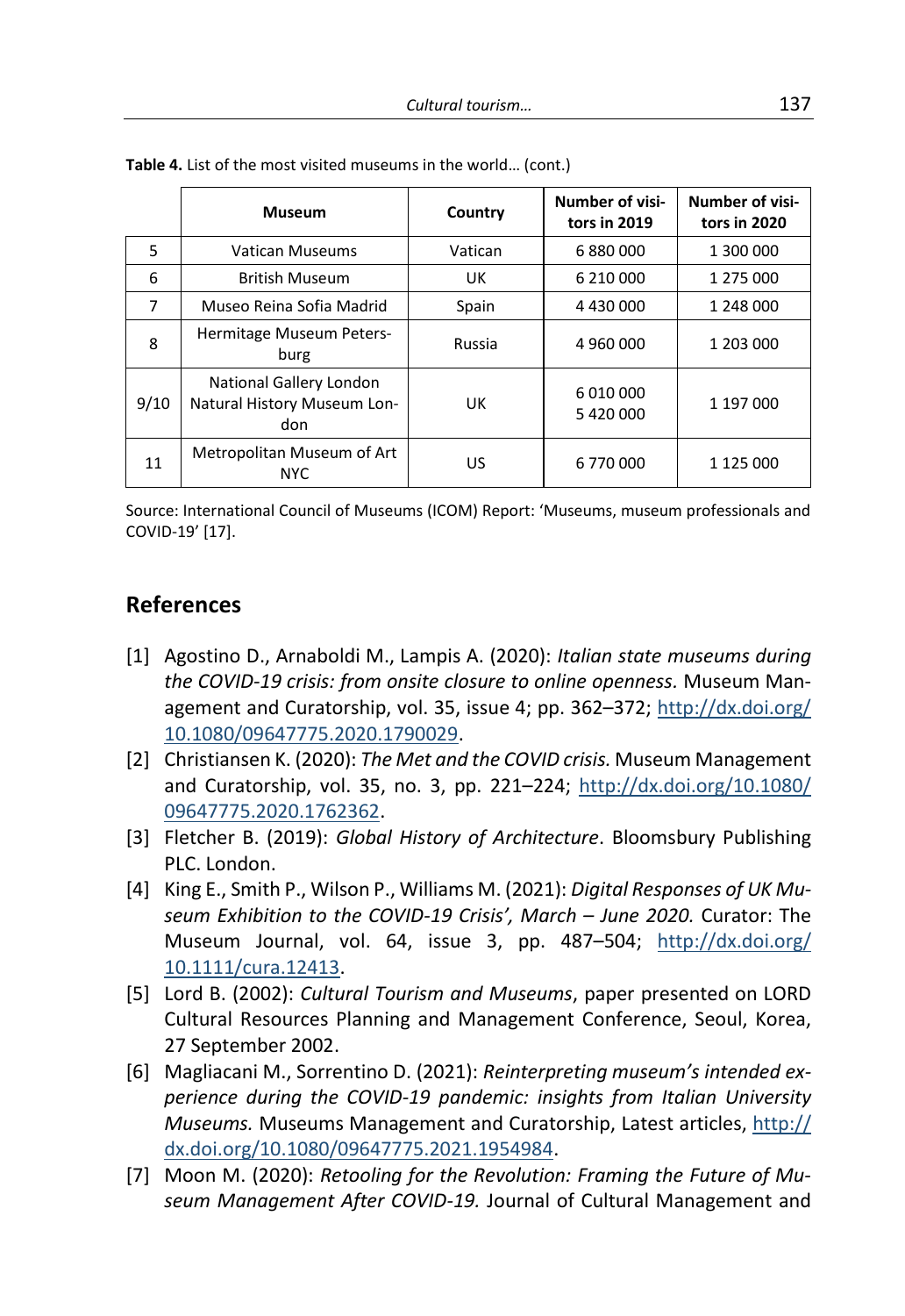Cultural Policy, December 2020; pp. 93–219; [http://dx.doi.org/10.14361/](http://dx.doi.org/10.14361/zkmm-2020-0208) [zkmm-2020-0208.](http://dx.doi.org/10.14361/zkmm-2020-0208)

- [8] Ostrowska-Tryzno A., Pawlikowska-Piechotka A. (2021): *Historic Sports Architecture in the COVID-19 Pandemic Time* (*UNESCO World Heritage Sites*). Sport i Turystyka Środkowoeuropejskie Czasopismo Naukowe, vol. 4, no. 3, pp. 9–28; [http://dx.doi.org/10.1926/sit 2021.04.16.](http://dx.doi.org/10.1926/sit%202021.04.16)
- [9] Potts T. (2020): *The J. Paul Getty Museum during the coronavirus crisis.* Museum Management and Curatorship, vol. 35, no. 3, pp. 217–220; [http://](http://dx.doi.org/10.1080/09647775.2020.176360) [dx.doi.org/10.1080/09647775.2020.176360.](http://dx.doi.org/10.1080/09647775.2020.176360)
- [10] Resta G., Dicuonzo F., Karacan E., Pastore D. (2021): *The impact of virtual tours on museum exhibitions after the onset of COVID-19 restrictions: visitor's engagement and long-term perspective.* SCIRES IT, vol. 11, issue 1, pp. 151–166[; http://dx.doi.org/10.2423/122394303v11n1p151.](http://dx.doi.org/10.2423/122394303v11n1p151)
- [11] Samaraudi M., Rodriguez Echavarria K., Perry L. (2020): *Heritage in lockdown: digital provision of memory institutions in the UK and US of America during the COVID-19 pandemic.* Museum Management and Curatorship, vol. 35, issue 4, pp. 337–361; [http://dx.doi.org/10.1080/09647775.](http://dx.doi.org/10.1080/09647775.2020.1810483) [2020.1810483.](http://dx.doi.org/10.1080/09647775.2020.1810483)
- [12] Sigala M., Leslie D. (2002): *International Cultural Tourism*. Elsevier. London.
- [13] United Nation Educational, Scientific and Cultural Organization UNESCO (2021): *Monitoring World Heritage Sites Closures*. UNESCO. Paris.
- [14] United Nation Educational, Scientific and Cultural Organization UNESCO (2021): *Museums around the world in the face of COVID-19*. UNESCO. Paris.
- [15] United Nation World Tourism Organization UNWTO (2021): *Inclusive Recovery Guide – Sociocultural Impacts of COVID-19*. Issue 2: *Cultural Tourism*, UNWTO, Madrid, pp. 1–14; [http://dx.doi.org/10.18111/9789284422579.](http://dx.doi.org/10.18111/9789284422579)
- [16] Zollinger R. (2021): *Being for Somebody: Museum Inclusion During COVID-19.* Art Education, vol. 74, issue 4, pp. 10–12; [http://dx.doi.org/10.1080/](http://dx.doi.org/10.1080/00043125.2021.1905438) [00043125.2021.1905438.](http://dx.doi.org/10.1080/00043125.2021.1905438)

#### **Netography**

- [17] https://icom.museum, International Council of Museums ICOM [access: 2020, 2021].
- [18] https://unwto.org, United Nation World Tourism Organization [access: 2021].
- [19] https://www.oecd.org , Organization for Economic Co-operation and Development [access: 2021].
- [20] https://naturalhistory.si.edu, Smithsonian Museum of Natural History [access: 2021].